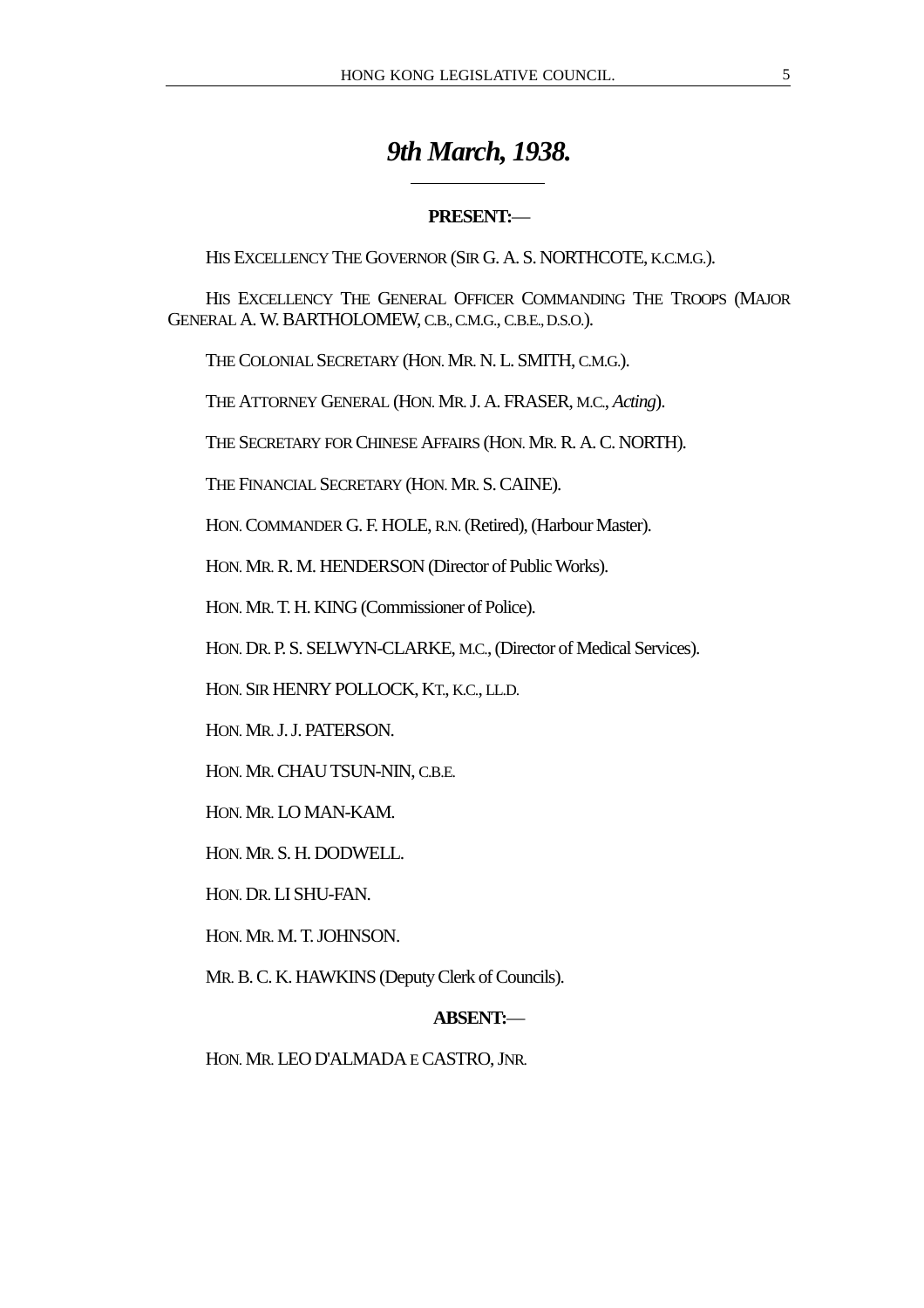## **MINUTES.**

The Minutes of the previous meeting of the Council were confirmed.

#### **NEW MEMBERS.**

The Hon. Mr. J. A. Fraser, M.C. (Attorney General, *Acting*) and the Hon. Dr. P. S. Selwyn-Clarke, M.C. (Director of Medical Services) took the Oath of Allegiance and assumed their seats as members of the Council.

#### **RENTS COMMISSION.**

H.E. THE GOVERNOR.—Honourable Members,—As you are aware, there has recently been considerable public discussion in local newspapers and elsewhere of charges for rent which are said to be generally rising, with inequitable results in certain cases. Moreover, individual representations have been made to me and, as I am cognisant, to certain members of this and the Executive Council, bearing upon the same points. During this week I have conferred upon this subject with persons interested therein and, this morning, with my Executive Council.

Several suggestions have been received from various quarters that legislation should be passed at once which would give greater protection to the holders of existing tenancies than that which common law and local statutes now provide and, conversely, would restrict the existing rights and powers of landlords. On the other hand, recognition is generally given to the fact that any such legislation would be unusual and drastic in its effect and might easily have repercussions which would inflict more harm than benefit in the end.

These issues have been carefully considered by Government, that is to say, the Governor in Executive Council, and the conclusion reached unanimously there is that while there is evidence that rents have risen and are rising and that tenants in certain cases are put into difficulty, not to say hardship, on that account, closer and more systematic investigation of the facts in relation to all relevant circumstances is necessary before such a far-reaching measure can properly be presented to this Council. I have, therefore, decided to appoint at once a small Commission empowered to receive and to analyse complaints by either of the parties to a tenancy agreement who considers himself aggrieved or injured by steps taken by the other party.

Should the report of that Commission—and I hope that it will be able to reach its conclusions rapidly—convince Government that action is necessary along the lines which I have mentioned, a bill will be put before you with all possible expedition.

#### **STANDING LAW COMMITTEE.**

THE COLONIAL SECRETARY.—By Your Excellency's direction I rise to announce the appointment of the Standing Law Committee for 1938.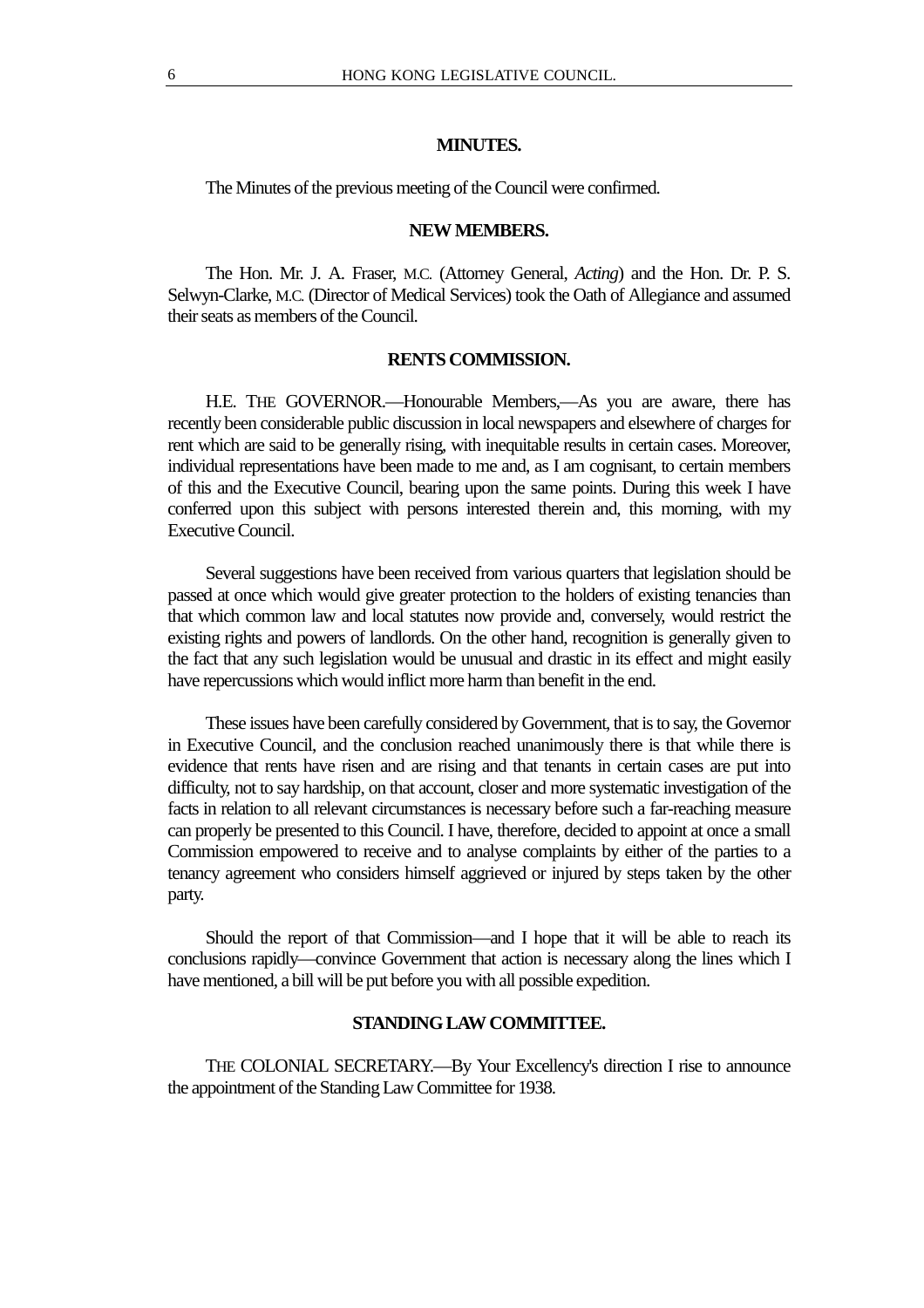The following Members have been appointed and have agreed to serve: The Honourable the Attorney General (Chairman), The Honourable the Secretary for Chinese Affairs, The Honourable Sir Henry Edward Pollock, KT., K.C., LL.D., The Honourable Mr. T. N. Chau, C.B.E., The Honourable Mr. M. K. LO.

## **PAPERS.**

THE COLONIAL SECRETARY, by command of H.E. the Governor, laid upon the table the following papers, saying; I wish to say that Item No. 18 on the list, the list of statements and abstracts of reports, is too bulky to print but these are available for Honourable Members to scrutinize if they so desire:—

- Order made by the Governor in Council under section 2 of the Emergency Regulations Ordinance, 1922, Ordinance No. 5 of 1922, rescinding certain regulations for the prevention and mitigation of cholera, dated 18th December, 1937.
- Amendment made by the Governor in Council under paragraph (*f*) of sub-section (1) of section 32 of the Telecommunication Ordinance, 1936, Ordinance No. 18 of 1936, to the Radiocommunication Regulations, dated 22nd December, 1937.
- Rescission of the Order made by the Governor in Council on the 21st September, 1937, under section 18 of the Quarantine and Prevention of Disease Ordinance, 1936, Ordinance No. 7 of 1936, dated 28th December, 1937.
- Licence granted by the Governor in Council under section 3 subsection (2) of the Telecommunication Ordinance, 1936, Ordinance No. 18 of 1936, and pursuant to agreements made between the Government of the Colony of Hong Kong and Cable and Wireless Limited, to the said Company to establish, maintain and work a telegraph within the Colony of Hong Kong and an exclusive licence to supply and operate the external fixed station commercial radio communications of the said Colony, dated 29th December, 1937.
- Rescission of the Order made by the Governor in Council on the 23rd October, 1937, under section 18 of the Quarantine and Prevention of Disease Ordinance, 1936, Ordinance No. 7 of 1936, dated 31st December, 1937.
- Stanley Market declared a market by the Urban Council under by-law 1 of the by-laws under the heading 'Markets' contained in the Schedule to the Public Health (Food) Ordinance, 1935, Ordinance No. 13 of 1935, dated 18th January, 1938.
- Amendment made by the Governor in Council under section 3 of the Post Office Ordinance, 1926, Ordinance No. 7 of 1926, to the Post Office Regulations relating to the U.S.A. Air Mail Services, dated 21st January, 1938.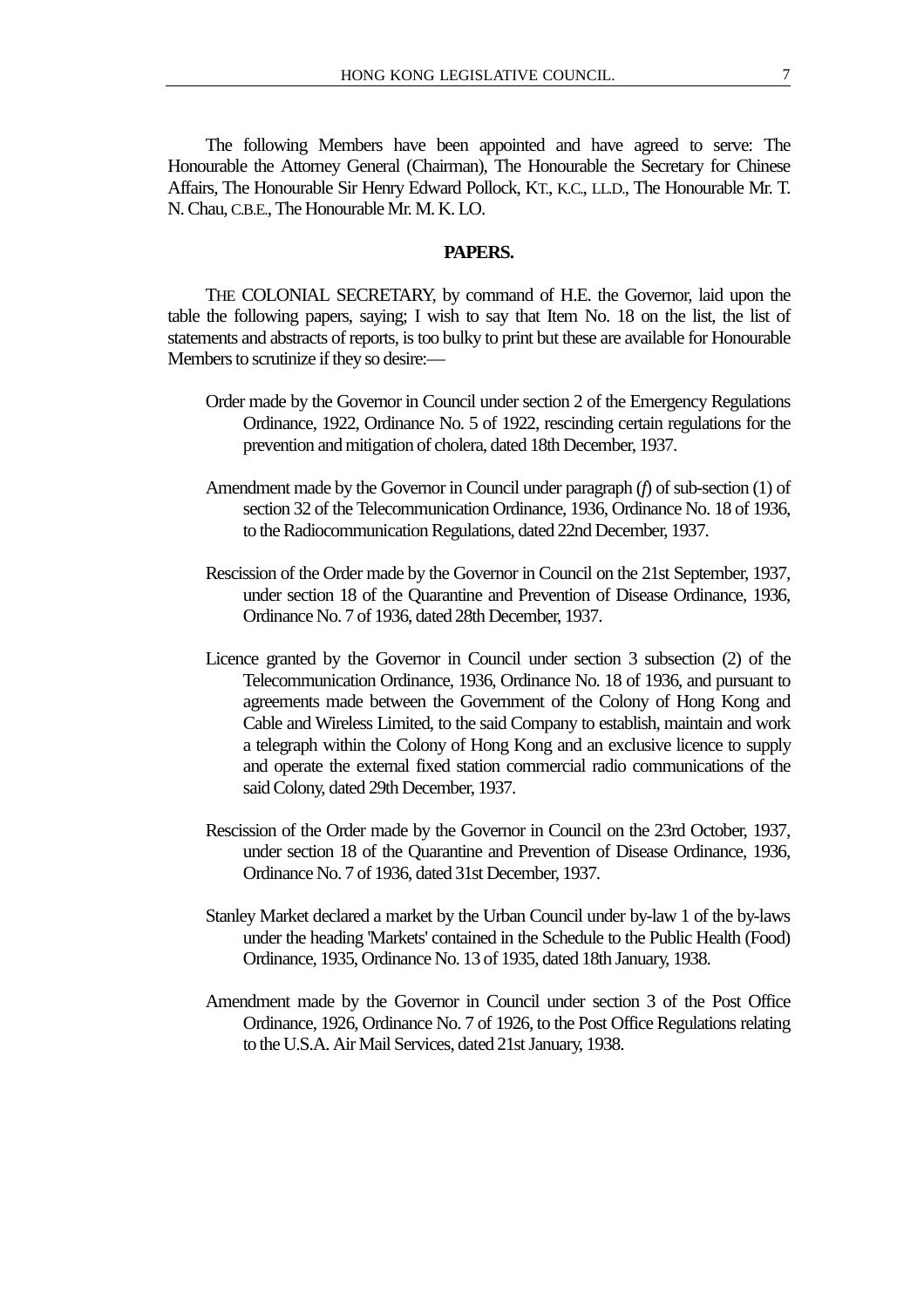- Order made by the Governor in Council on the 21st day of January, 1938, under regulation 16 of the Emergency regulations published by Notification No. 621 in the Hong Kong Government Gazette of the 2nd October, 1931.
- Amendment made by the Governor in Council under section 3 of the Pharmacy and Poisons Ordinance, 1937, Ordinance No. 8 of 1937, to the Third List to the Regulations, dated 14th February, 1938.
- Amendments made by the Governor in Council under section 18 of the Pharmacy and Poisons Ordinance, 1937, Ordinance No. 8 of 1937, to the Poisons List, dated 14th February, 1938.
- Notice given under section 5 of the Public Reclamations Validation and Clauses Ordinance, 1936, Ordinance No. 40 of 1936, re the definitive approval of the erection of a Pier at North Point by the Governor in Council, dated 17th February, 1938.
- Temporary Regulations made by the Governor in Council under section 2 of the Lighting Control Ordinance, 1936, Ordinance No. 55 of 1936, dated 17th February, 1938.
- Declaration under section 18 of the Quarantine and Prevention of Disease Ordinance, 1936, Ordinance No. 7 of 1936, dated 19th February, 1938.
- Proclamation No. 13 of 1937.—Pharmacy and Poisons Ordinance, 1937, to come into operation on the 1st January, 1938.
- Proclamation No. 1 of 1938.—Crown Rents (Apportionment) Ordinance, 1936, to come into operation as regards certain lots on 7th January, 1938.

Administration Reports, 1937:—

Part I.—General Administration:—

Financial Returns.

Sessional Papers, 1938:—

- No. 1.—Report on a New Museum in Hong Kong.
- No. 2.—Report on the Third Congress of Prehistorians of the Far East, held at Singapore, 1938.
- List of statements and abstracts of reports of the following Companies, which have been deposited with the Registrar of Companies under the Life Insurance Companies Ordinance, 1907, during the year 1937:—

*Statements under Section 12.*

The China Hong Nin Life Insurance Company, Limited.

The Sincere Life Assurance Company, Limited.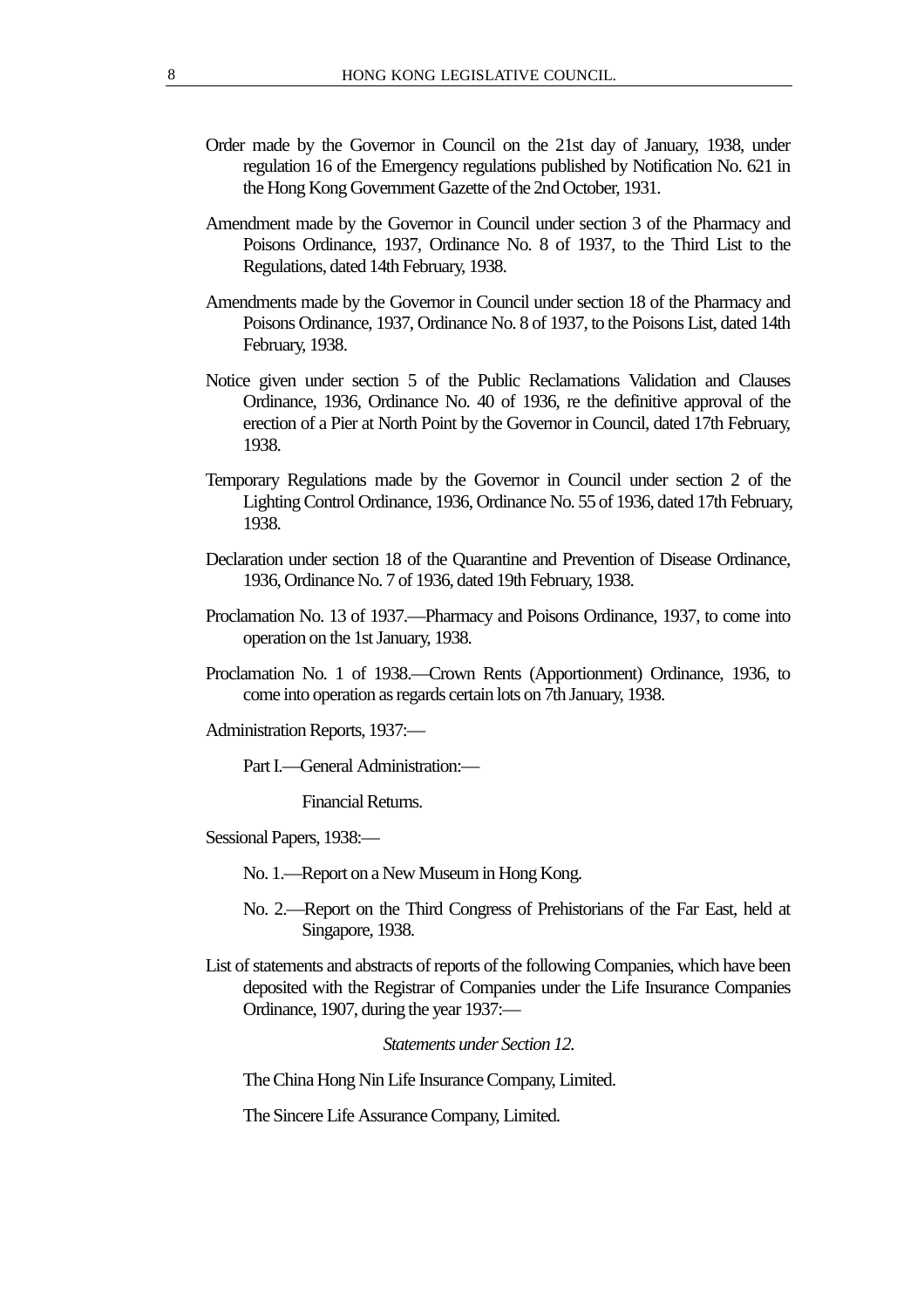The Wing On Life Assurance Company, Limited.

West Coast Life Assurance Company.

The Luk Hoi Tong Life Assurance Company, Limited.

The Oi Kwan Life Assurance Company, Limited.

*Statements under Section 13.*

The Tai Shan Insurance Company, Limited.

#### **QUESTIONS.**

HON. DR. LI SHU-FAN asked:—

1.—Will Government state what is the number of liquid fuel storage tanks in the immediate vicinity of residential districts, both Hong Kong and Kowloon, giving the numbers separately and their respective localities?

2.—Does Government agree that these tanks are potential sources of danger to the localities, either from accidental fire or from destructive missiles in time of war?

3.—If the answer to question 2 is in the affirmative, will Government consider the desirability of removing the tanks as speedily as possible to outlying districts, where they will not constitute a source of danger to the public?

THE COLONIAL SECRETARY replied:—

1.—There are 15 oil storage tanks in Hong Kong distributed as follows:—

*North Point Installation.*

| 5 large tanks<br>1 small tank               |  | Benzine and<br>Kerosene. |
|---------------------------------------------|--|--------------------------|
| 4 large tanks<br>3 small tanks              |  | liquid fuel<br>oil.      |
| West Point Petroleum Depot.<br>Davis Street |  |                          |
| 2 small tanks                               |  | Benzine.                 |

*Kowloon.*

None of the tanks in Kowloon are in the immediate vicinity of residential districts.

2.—The requirements of the Fire Brigade in the matter of surrounding the tanks by retaining walls and of connexion with the chemical foam fire extinguishing system have been complied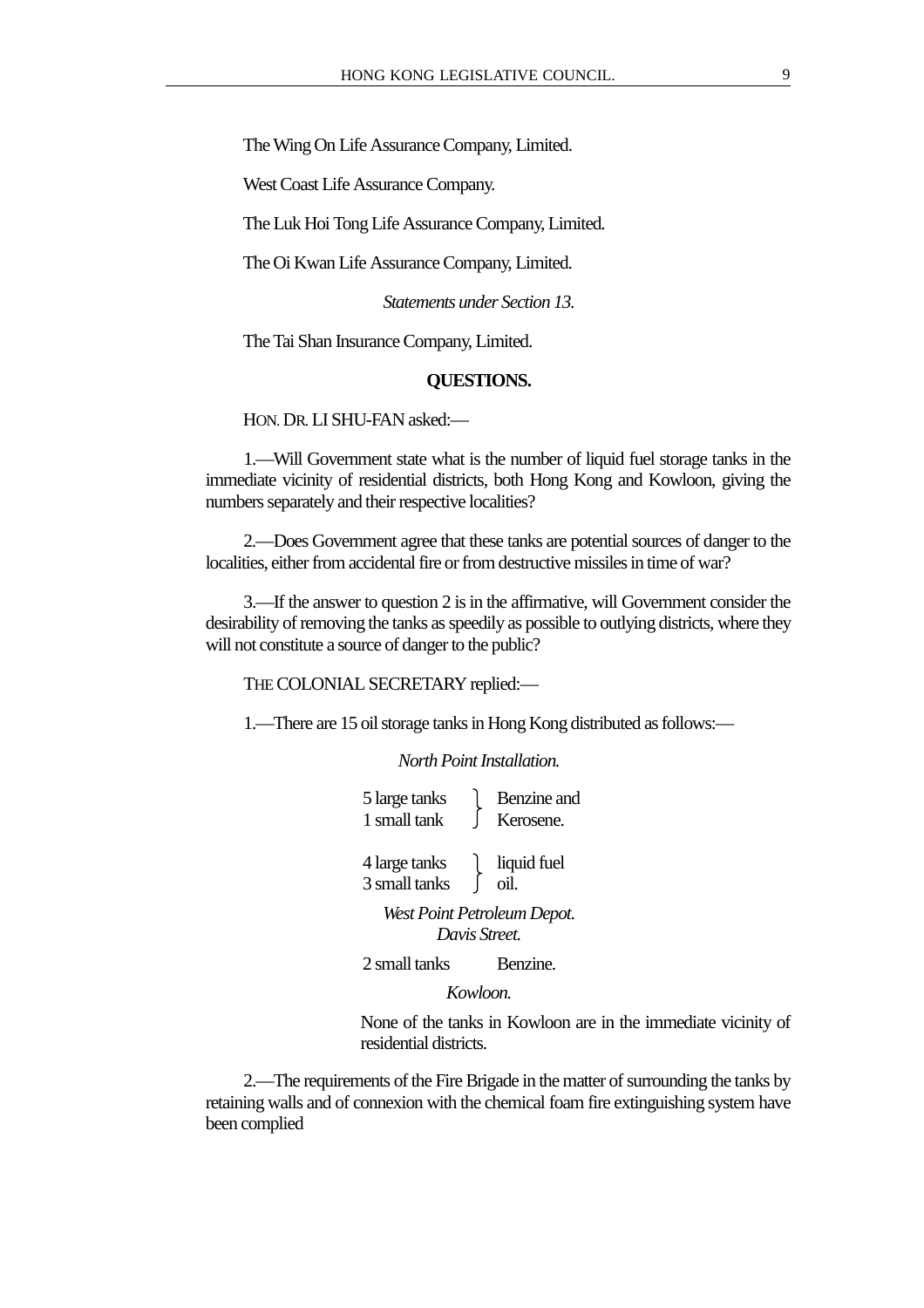with and there is no reason to think that the precautions taken are not adequate for the protection of property in ordinary circumstances.

The risk to neighbouring property would of course be increased by war conditions.

3.—The suggestion will have Government's consideration.

HON. MR. M. K. LO asked:—

With reference to the Commission appointed by His Excellency the Officer Administering the Government on the 7th day of October, 1937, for the purpose of inquiring into and establishing "the facts in relation to the alleged sinking of certain fishing junks the survivors of which were brought into Hong Kong on board the s.s. Scharnhorst and s.s. Kaying":

1.—What is the date of the Commissioners' Report?

2.—Is it the intention of Government to publish the Report for the information of the public, and if so, when?

3.—If it is not the intention of Government to publish the Report, will Government state the reasons for not publishing the same?

THE COLONIAL SECRETARY replied:—

1.—25th October, 1937.

2 & 3.—The report was referred to the Secretary of State for the Colonies for consideration by the Imperial Government. It is at present still under consideration and no instructions have yet been received as to its publication.

## **FINANCE COMMITTEE'S REPORTS.**

THE COLONIAL SECRETARY, by command of H.E. The Governor, laid upon the table the Reports of the Finance Committee (Nos. 10 and 1), dated the 22nd December, 1937, and the 2nd February, 1938, respectively, and moved that they be adopted.

THE FINANCIAL SECRETARY seconded, and this was agreed to.

## **MOTIONS.**

THE DIRECTOR OF PUBLIC WORKS.—Sir,—At your instruction I rise to move the resolution standing in my name. The resolution is made necessary because of a proposal by the Hong Kong Tramways, Ltd., to construct a small extension to their existing track.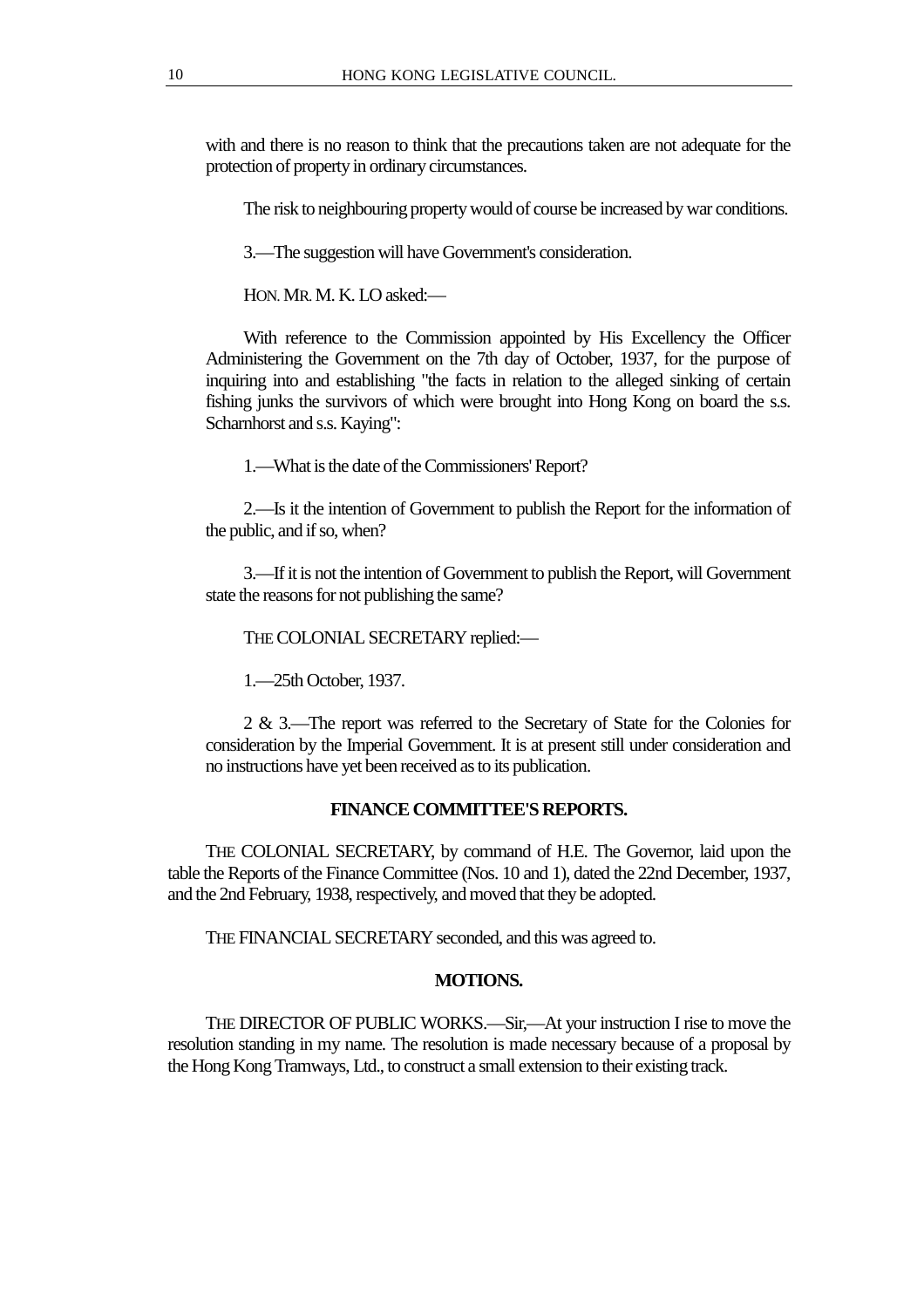Under section 7 of the Tramway Ordinance, No. 10 of 1902, the approval of this Council is required for such an extension, and previous notification is also required to be given in the public press by the Company stating that it is their intention to apply for such approval.

This public advertisement has been duly given.

The extension in question covers the construction of a length of single tramway track approximately 170 ft. in length leading from the double tramway track in King's Road, over a portion of a public street of secondary importance, to the Tramway Company's new tramcar shed which will be erected on portions of Inland Lots Nos. 3546 and 4955.

There is no objection from the traffic point of view nor from the Public Works Department, and I therefore move:—

Resolved that the approval of the Governor in Council of permission to the Hong Kong Tramways, Limited, to construct a new single tramway track leading from the double tramway track in King's Road to Inland Lots Nos. 4955 and 3546 as shown in Enclosure (94)2 in C.S.O. 9365/04, and to maintain a tramcar shed on the said Inland Lots in connexion therewith be confirmed.

THE COLONIAL SECRETARY seconded, and this was agreed to.

#### **GASHOLDERS EXAMINATION ORDINANCE, 1938.**

THE ATTORNEY GENERAL moved the first reading of a Bill intituled "An Ordinance to make provision for the periodical examination of gasholders." He said: The Objects and Reasons for this Bill are set out in the Memorandum attached to the Bill.

THE COLONIAL SECRETARY seconded, and the Bill was read a first time.

#### **Objects and Reasons.**

The "Objects and Reasons" for the Bill were stated as follows:—

1. The Object of this Bill is to enable the Governor in Council to make regulations for the inspection of gasholders.

2. It results from a petition and other representations which have been made to the Government after a gasholder explosion which occurred at West Point, Hong Kong, on the 14th May, 1934.

3. The regulations in the Schedule place the obligation of carrying out periodical inspections on the proprietors of the gasholder; but provide that in the case of the annual examinations, to ascertain the external condition of all gasholders, and of the septennial examination, to ascertain the internal condition of gasholders more than fifteen years old, the proprietor's examiner shall be accompanied by a Government observer.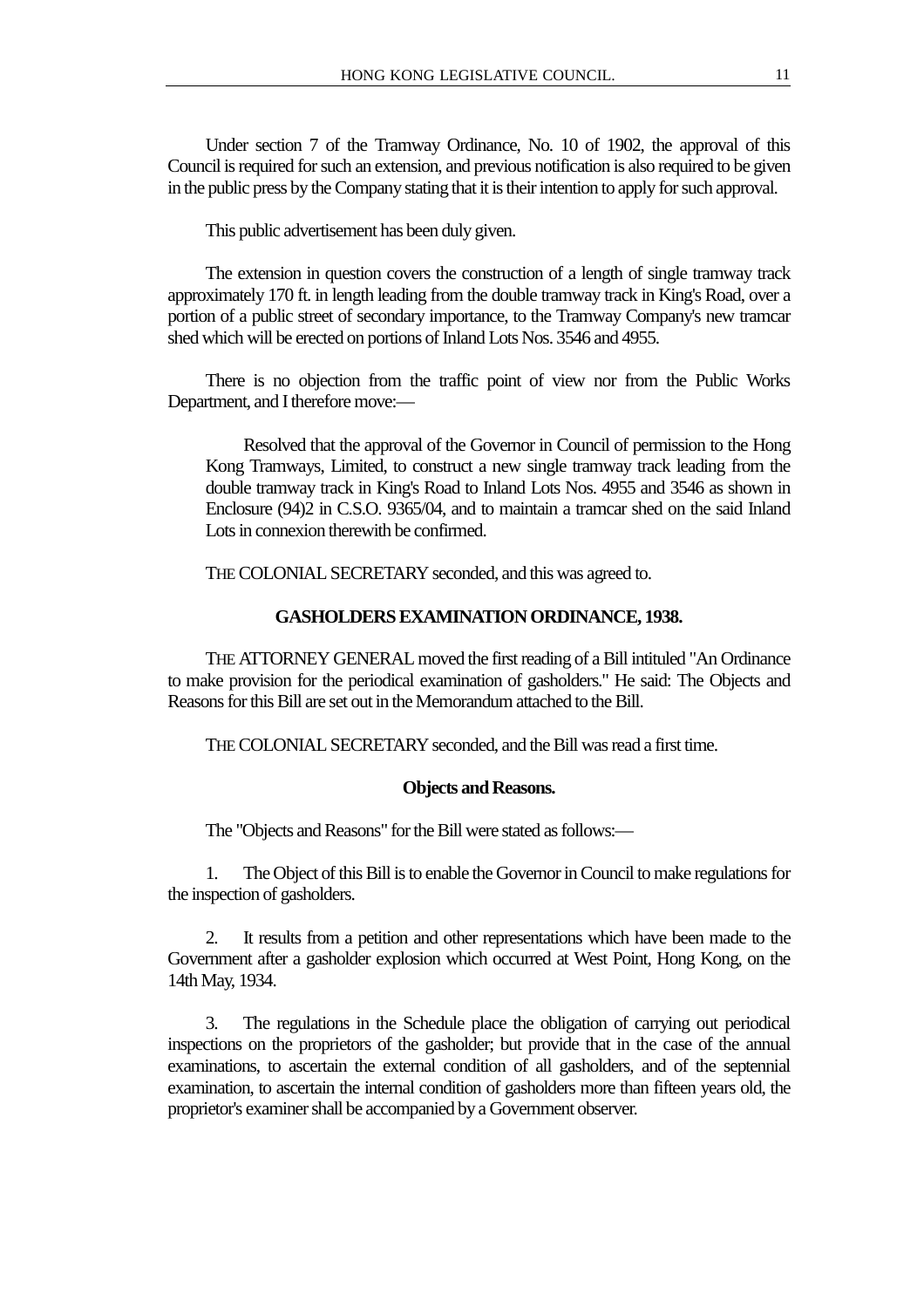4. The regulations also provide for the making, keeping and furnishing of records and reports of the examinations and of all work done in consequence thereof.

## **ASIATIC EMIGRATION AMENDMENT ORDINANCE, 1938.**

THE ATTORNEY GENERAL moved the first reading of a Bill intituled "An Ordinance to amend the Asiatic Emigration Ordinance, 1915." He said: The Objects and Reasons for this Bill are also set out in the Memorandum attached to the Bill.

THE COLONIAL SECRETARY seconded, and the Bill was read a first time.

## **Objects and Reasons.**

The "Objects and Reasons" for the Bill were stated as follows:—

1. The object of this amending Bill is to exclude the sick bay or hospital of emigrant ships licensed under the provisions of the Asiatic Emigration Ordinance, 1915, from the passenger deck space required to be measured for the purpose of determining the number of emigrants to be carried in such ships.

2. The amendment is necessary in order to allow for the proper segregation of sick emigrants, particularly those suffering from infectious or contagious disease, and to prevent the overcrowding which necessarily results under the existing law from such segregation.

3. Clause 2 of the Bill effects the amendment by substituting the words "shall not be included" for the words "shall be included" in the third line of regulation 4 (7) in the Fourth Schedule and the corresponding regulation in the Sixth Schedule to the principal Ordinance.

4. Clause 3 of the Bill is the suspending clause necessitated by the proviso to section 2 of the Chinese Passengers Act, 1855, (18 & 19 Vict., c. 104).

## **EMPIRE PREFERENCE AMENDMENT ORDINANCE, 1938.**

THE ATTORNEY GENERAL moved the first reading of a Bill intituled "An Ordinance to amend the Empire Preference Ordinance, 1932." He said: The Objects and Reasons for this Bill are set out in the Memorandum attached to the Bill which Honourable Members will see is merely to correct the position arising from the separation of Burma from India.

THE COLONIAL SECRETARY seconded, and the Bill was read a first time.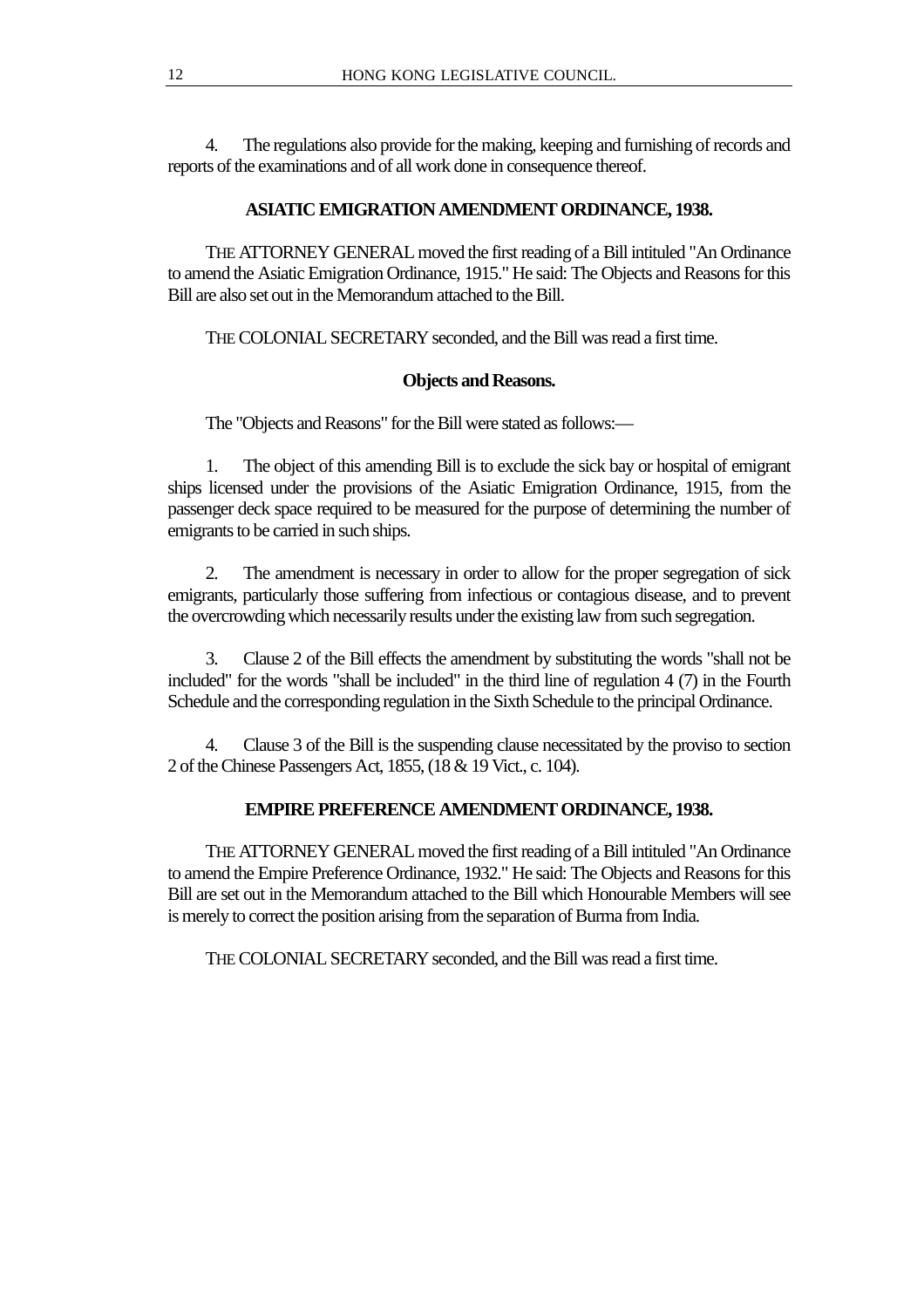#### **Objects and Reasons.**

The "Objects and Reasons" for the Bill were stated as follows:—

As Burma has now been separated from India, the former country is no longer covered by the definition of "The British Empire" contained in section 2 of the principal Ordinance, as amended by the Empire Preference Amendment Ordinance, 1934.

Clause 2 of this Bill inserts the word "Burma," immediately after the word "India," in that definition, in pursuance of instructions given by the Secretary of State for the Colonies in his circular despatch of 23rd December, 1937.

#### **CORONATION HOSPITALITY.**

HON. MR. S. H. DODWELL.—Your Excellency,—As this is the first Council Meeting which has been held since my return to the Colony in December, I would very much like, with your Excellency's permission, to take the opportunity publicly to thank the Hong Kong Government and the Home Government for the wonderful hospitality shown to Dr. Ts'o and myself as the representatives of the Colony at the Coronation of Their Majesties. Had we been permitted to select our own seats in the Abbey, we could not have chosen better ones than those allotted to us. Besides the ceremony in the Abbey, we were honoured with invitations to many other brilliant functions, including the State Ball at Buckingham Palace, the Naval Review at Spithead, and the Receptions given by the Speaker in the House of Commons and the Lord Chancellor in the House of Lords, while quite apart from Government entertainment, the invitations from various sections of the community to dinners, luncheons and garden parties were so numerous that it was a physical impossibility for us to accept them all.

May I request Your Excellency to be good enough to have conveyed to the Secretary of State, on behalf of Dr. Ts'o, my wife and myself, a message expressing our deep appreciation of the excellence of the arrangements made for our reception, our comfort and our enjoyment during a most memorable visit. (Applause).

H.E. THE GOVERNOR.—I shall be very pleased to comply with the Hon. Member's request.

#### **ADJOURNMENT.**

H.E. THE GOVERNOR.—Council stands adjourned *sine die*.

#### **FINANCE COMMITTEE.**

Following the Council, a meeting of the Finance Committee was held, the Colonial Secretary presiding.

Votes totalling \$391,999, being \$101,589 under Estimates, 1937, and \$290,410 under Estimates, 1938, were considered.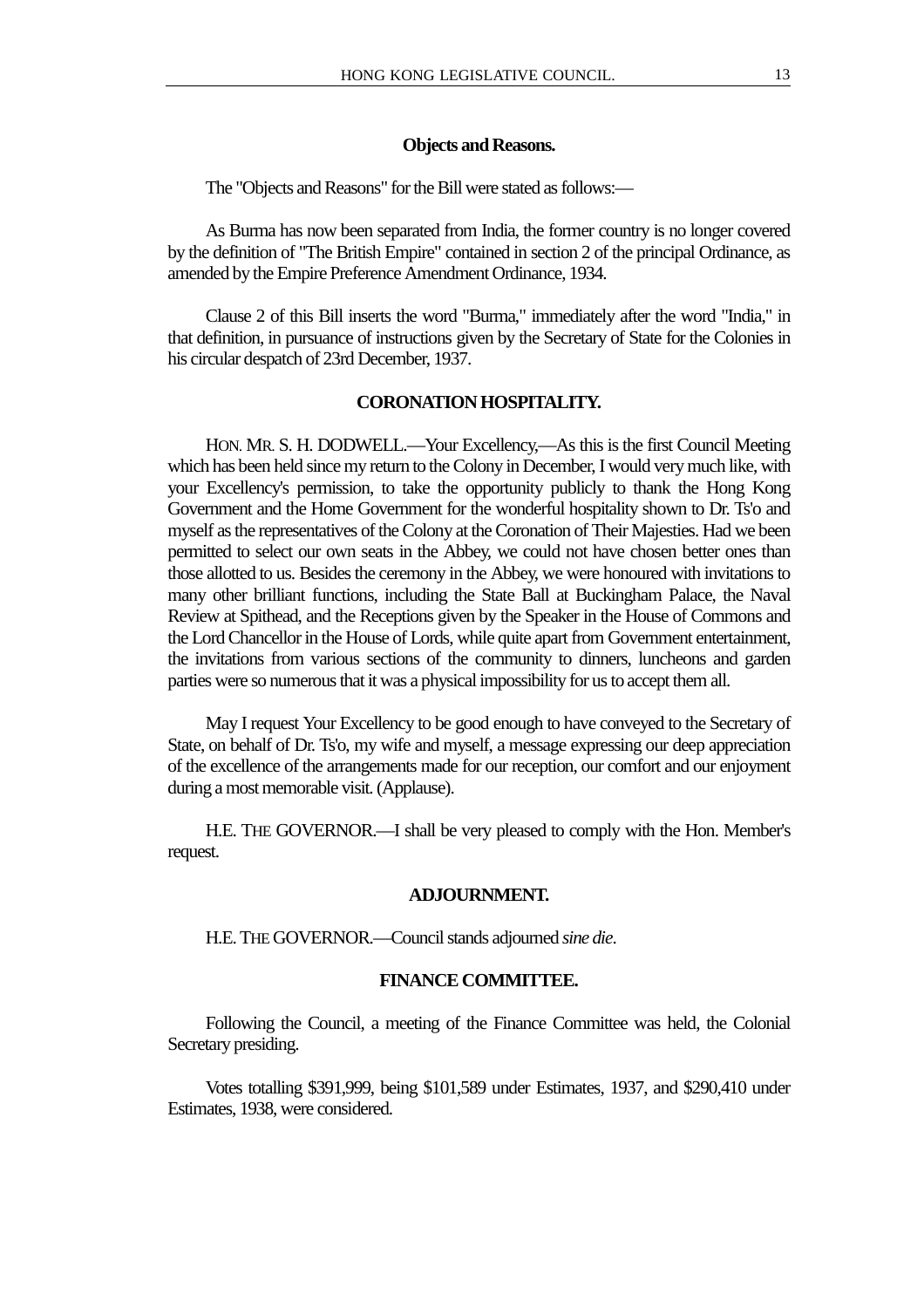Item 190.—28, Miscellaneous Services: Expenses of Mui Tsai Commission, \$7,266.

HON. SIR HENRY POLLOCK.—Is it known how much of this sum is due to printing?

THE CHAIRMAN.—I have not got particulars, I am afraid. I can easily provide Honourable Members with them.

HON. SIR HENRY POLLOCK.—I would like to make a general remark here with regard to printing. We get so many of these papers in the Legislative Council that it seems an extravagance to send copies to members beforehand and when we come to the Council Chamber to give us further copies. In Item 193 the considerable increase in the cost of paper is mentioned. A little more economy might be exercised, I think by not giving Members two copies.

HON. MR. PATERSON.—When a paper is of any importance there are not enough copies to go round.

THE CHAIRMAN.—What papers?

HON. MR. PATERSON.—I really forget now.

HON. MR. LO.—I have always understood that printing was the main cost and paper was not much more.

THE CHAIRMAN.—I will go into the whole question. In a small Council like this it would not be a substantial saving to provide Members with only one copy. Besides, we would have to rely on Members not forgetting to bring their copies to the Council.

HON. MR. LO.—Is the \$15,000 the total cost of the Commission or the part the Hong Kong Government has to pay? I understand Singapore is to pay half.

THE CHAIRMAN.—This is the total expense for Hong Kong, surely. It should have said the total proportion for Hong Kong. I do not think it could mean anything else, but I will verify that also.

Item 198.—26, Kowloon-Canton Railway: Special Expenditure.—Repairs to damaged Locomotive and Wagons, \$97.

HON. MR. DODWELL.—Do we have to pay for damage caused by bombing?

THE CHAIRMAN.—This originally came up at the end of last year. We sent in a claim to the Secretary of State and also to Tokyo, and we have heard nothing about it. The first despatch was sent to the Secretary of State and to Tokyo on November 9th, 1937, and according to advices we had here we were advised that the working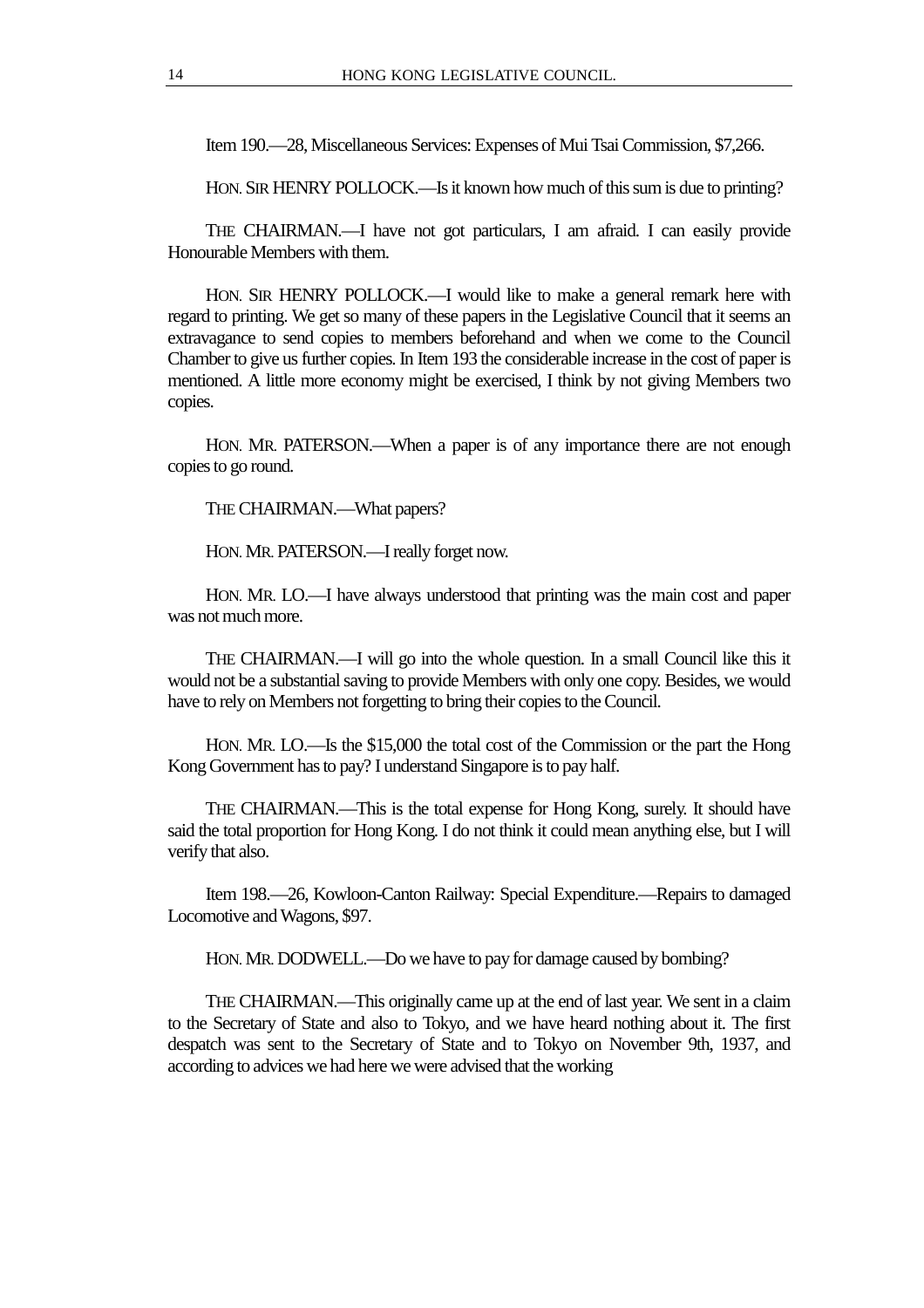agreement between the two sections of the Kowloon-Canton Railway was such that no claim for damages could be sustained against the Chinese section. We suggested that the claim might be made against the Japanese Government and a copy was sent to Tokyo. That claim was for \$18,000. There was a further claim on January 7th for \$7,000 which includes this item. This is a re-vote of part of the second claim.

Item 199.—29, Charitable Services: 4, Alice Memorial and Affiliated Hospitals, \$33,000.

HON. DR. LI.—I understand this is a deserving cause. Is there any time limit on the obligation?

THE FINANCIAL SECRETARY.—I do not think there was any time limit originally. We pay up to \$50,000. The matter has been under discussion with the Hospitals.

THE CHAIRMAN.—I think it says clearly that we agreed to pay up to \$50,000 three years ago. This year we repeated the vote and they satisfied Government that \$33,000 would be raised up to December, 1937, and that we pay dollar for dollar.

HON. DR. LI.—Then Government is still prepared to pay another \$17,000 if that amount is raised by the Hospitals?

THE CHAIRMAN.—Yes.

Item 12.—32, Public Works Department:—Other Charges: 16, Upkeep and Running Expenses of Motor Lorries and Cars, \$16,500.

HON. SIR HENRY POLLOCK.—I notice that this system has proved unsatisfactory.

THE FINANCIAL SECRETARY.—It is an accounting change. Instead of being paid from personal emoluments it is paid through another vote.

HON. MR. PATERSON.—I suppose if you run over people then you are not liable?

THE FINANCIAL SECRETARY.—We had not considered that. I don't think we should repudiate that. The new system gives us better control over the drivers.

Item 14.—34, Public Works Extraordinary:—Kowloon. Buildings. New Wireless Telegraph Station at Hung Hom, \$50,000.

HON. SIR HENRY POLLOCK.—I would like some information on this. It was originally made a loan matter.